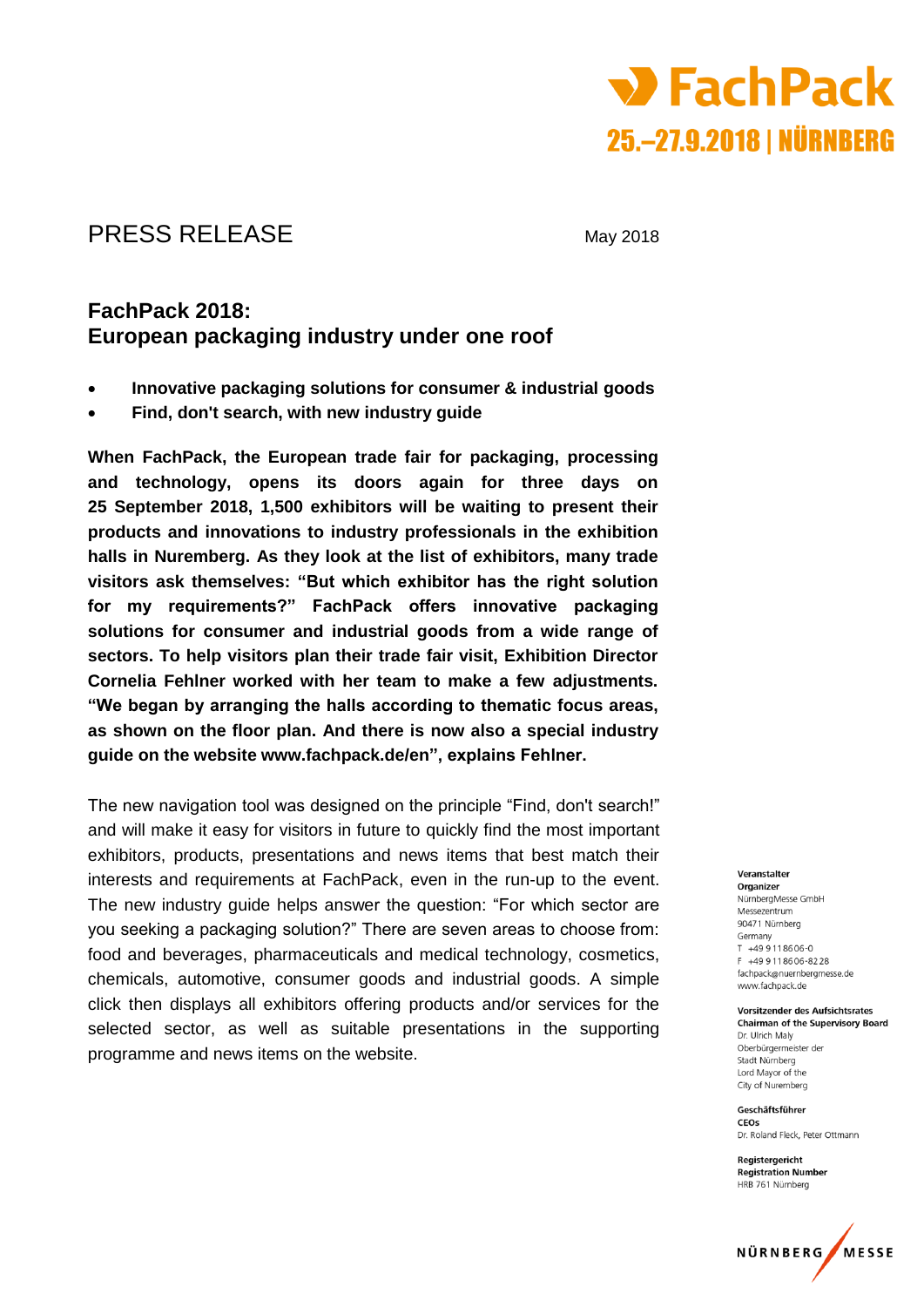

#### **Online exhibitor and product search**

The industry guide also provides a direct link to the website's exhibitor and product search function: **www.fachpack.de/exhibitors-products**. This is where visitors can find out in advance about all the relevant exhibitors with their product innovations, create wish lists and make personal notes. It is also possible to contact exhibitors of particular interest or inquire about making an appointment to visit them at their stand. Users can also subscribe to a newsletter tailored to their personal interests that provides information about new exhibitors and products. Naturally, these resources from the exhibitor and product search can also be accessed on mobile devices.

#### **Professional audience from commerce and industry**

FachPack covers a comprehensive range of products and services from the entire packaging process chain, from packaging materials and machines to packaging printing, logistics systems and services. This is why it is a worthwhile event for all companies that produce and/or package consumer or industrial goods. It attracts manufacturers and users of primary, secondary and tertiary packaging alongside their sub-contractors and equipment suppliers. They come primarily from the sectors food and beverages, pharmaceuticals and medical technology, cosmetics, chemicals and automotive.

#### **About FachPack**

FachPack is the European trade fair for packaging, processing and technology. Over a compact three-day schedule in Nuremberg from 25 to 27 September 2018, it will present its extensive range of solutions for the packaging process chain for industrial and consumer goods. Its new brand image "Tomorrow begins when you create it" makes FachPack more up-todate and more dynamic and gives it a more distinctive look. It is solutiondriven and focused but as reliable and pragmatic as ever. With a unique trade fair portfolio from the segments packaging materials, packaging and packaging accessories, packaging machines, labelling and marking technology, machines and equipment in the packaging periphery, packaging printing and finishing, intra-logistics and packaging logistics, and services for the packaging industry, FachPack is the No. 1 industry gathering for the European packaging market that attracts trade visitors from all packaging-intensive sectors: Food/beverages,